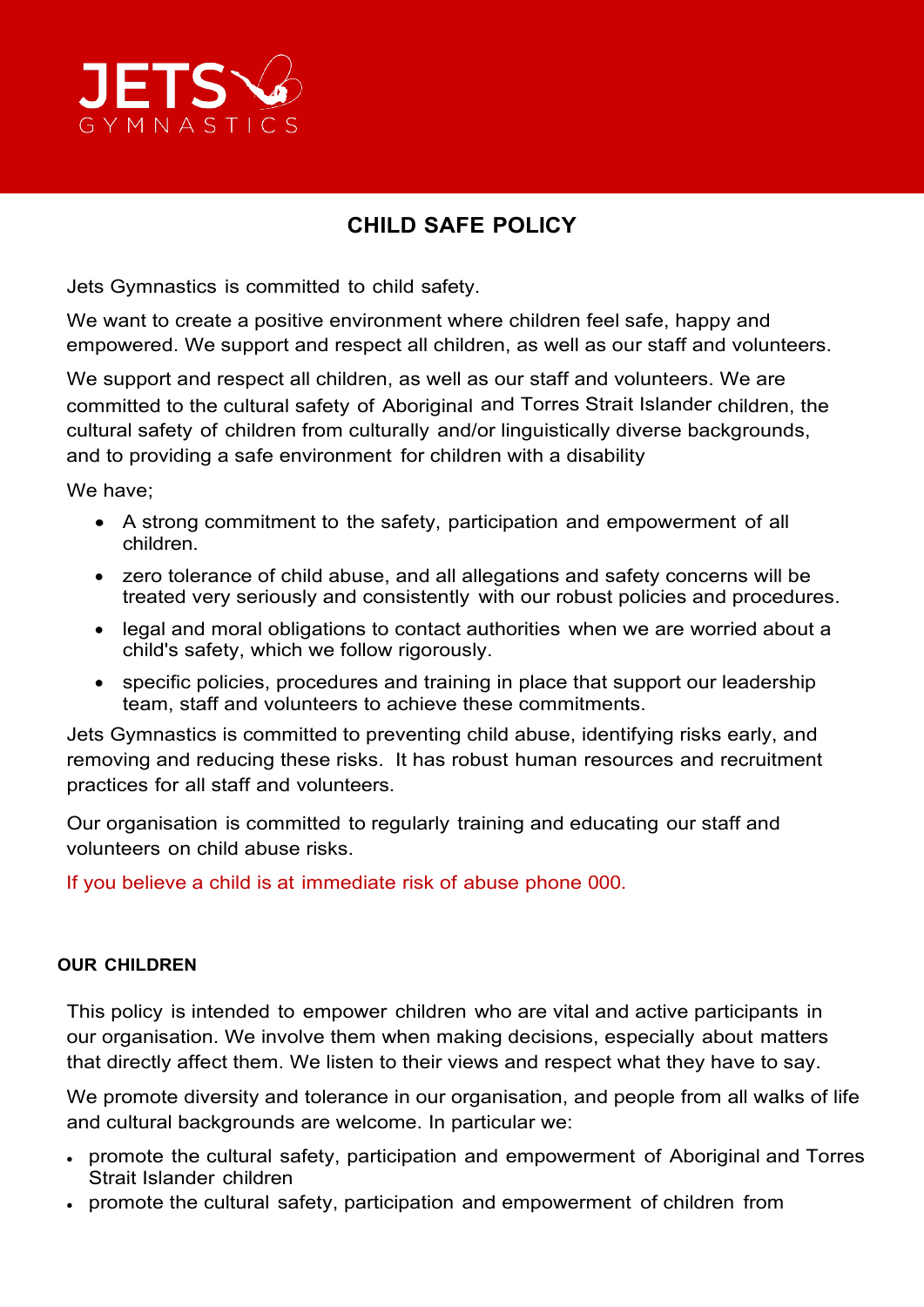

culturally and/or linguistically diverse backgrounds

• ensure that children with a disability are safe and can participate equally

## **OUR STAFF AND VOLUNTEERS**

This policy guides our staff and volunteers on how to behave with children in our organisation.

All of our staff and volunteers must agree to abide by our code of conduct which specifies the standards of conduct required when working with children. All staff and volunteers, as well as children and their families, are given the opportunity to contribute to the development of the code of conduct.

## **TRAINING AND SUPERVISION**

Training and education is important to ensure that everyone in our organisation understands that child safety is everyone's responsibility.

Our organisational culture aims for all staff and volunteers (in addition to parents/carers and children) to feel confident and comfortable in discussing any allegations of child abuse or child safety concerns. We train our staff and volunteers to identify, assess, and minimise risks of child abuse and to detect potential signs of child abuse.

We also support our staff and volunteers through ongoing supervision to: develop their skills to protect children from abuse: and promote the cultural safety of Aboriginal and Torres Strait Islander children, the cultural safety of children from linguistically and/or diverse backgrounds, and the safety of children with a disability.

New employees and volunteers will be supervised regularly to ensure they understand our organisation's commitment to child safety and that everyone has a role to play in protecting children from abuse, as well as checking that their behaviour towards children is safe and appropriate (please refer to this organisation's code of conduct to understand appropriate behaviour further). Any inappropriate behaviour will be reported through appropriate channels, including the Department of Health and Human Services and Victoria Police, depending on the severity and urgency of the matter.

#### **RECRUITMENT**

We take all reasonable steps to employ skilled people to work with children. We develop selection criteria and advertisements which clearly demonstrate our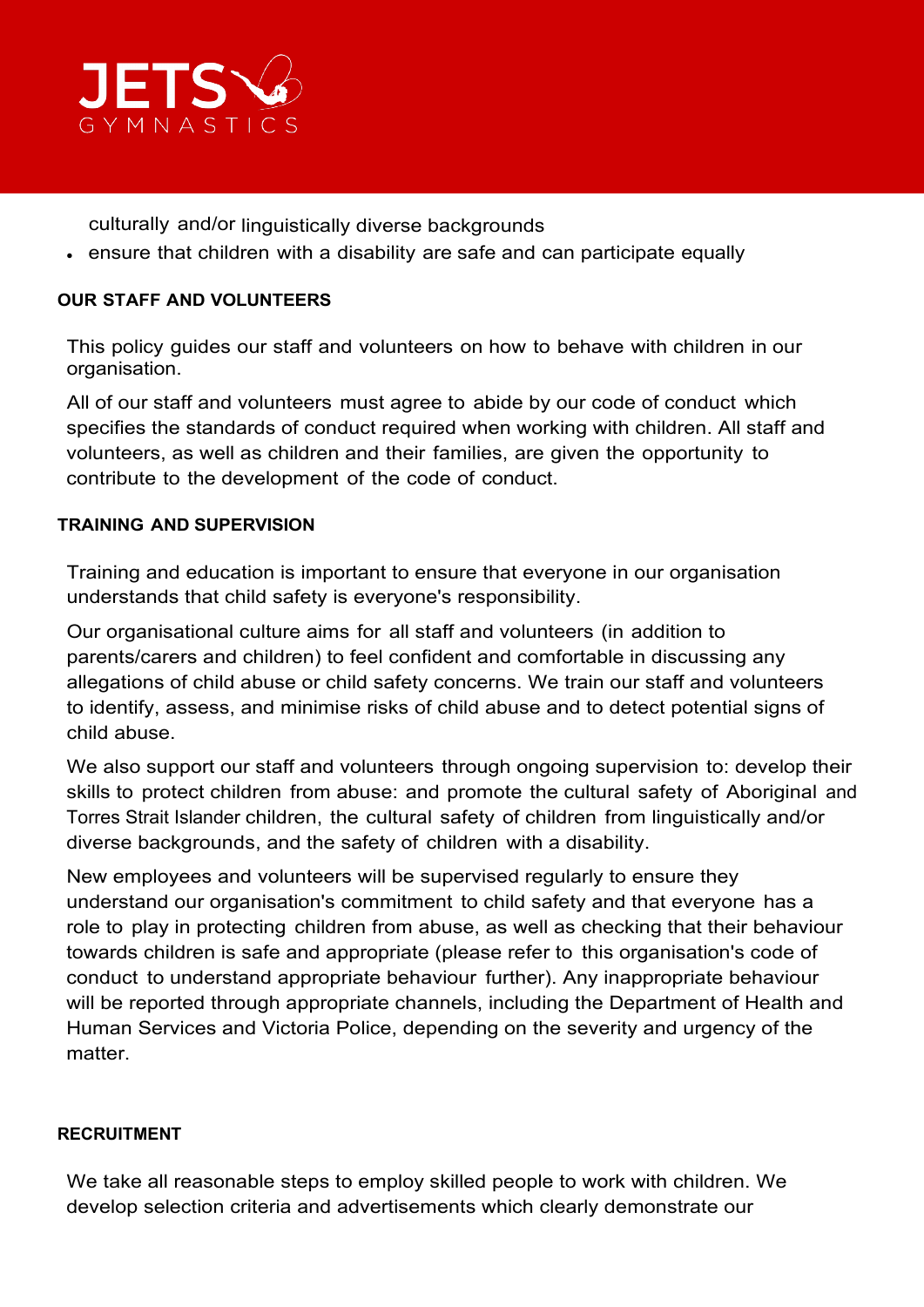

commitment to child safety and an awareness of our social and legislative responsibilities. Our organisation understands that when recruiting staff and volunteers we have ethical as well as legislative obligations.

We actively encourage applications from Aboriginal and Torres Strait Islander peoples, people from culturally and/or linguistically diverse backgrounds and people with a disability.

All people engaged in child-related work, including volunteers, are required to hold a Working with Children Check and to provide evidence of this Check.

We carry out reference checks and working with children checks to ensure that we are recruiting the right people. If during the recruitment process a person's records indicate a criminal history, then the person will be given the opportunity to provide further information and context.

## **FAIR PROCEDURES FOR PERSONNEL**

The safety and wellbeing of children is our primary concern. We are also fair and just to personnel. The decisions we make when recruiting, assessing incidents, and undertaking disciplinary action will always be thorough, transparent, and based on evidence.

We record all allegations of abuse and safety concerns using our incident reporting form, including investigation updates. All records are securely stored.

If an allegation of abuse or a safety concern is raised, we will be transparent on progress and any actions we as an organisation take.

# **LEGISLATIVE RESPONSIBILITIES**

Our organisation takes our legal responsibilities seriously, including:

All personal information considered or recorded will respect the privacy of the individuals involved, whether they be staff, volunteers, parent or children, unless there is a risk to someone's safety. We have safeguards and practices in place to ensure any personal information is protected. Everyone is entitled to know this information in recorded, what will be done with it and who will have access to it.

- Failure to disclose: Reporting child sexual abuse is a community-wide responsibility. All adults in Victoria who have a reasonable belief that an adult has committed a sexual offence against a child under 16 have an obligation to report that information to the police.<sup>1</sup>
- Failure to protect: People of authority in our organisation will report an offence if they know of a substantial risk of child sexual abuse and have the power or responsibility to reduce or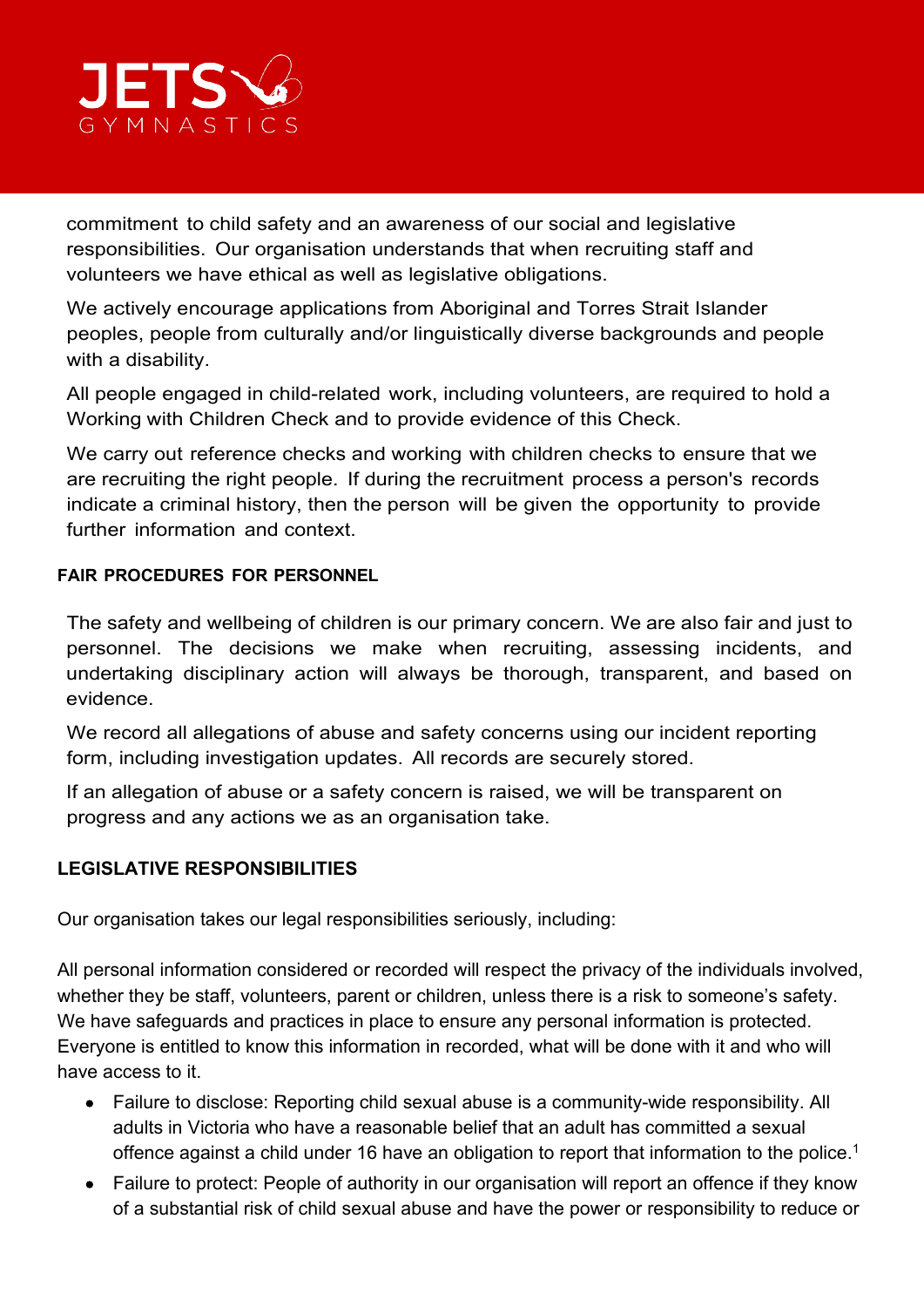

remove the risk, but negligently fail to go so.2

• Any personnel who are mandatory reporters must comply with their duties.

## **RISK MANAGEMENT**

In Victoria, organisations are required to protect children when a risk is identified (see information about failure to protect above). In addition to general occupational health and safety risks, we proactively manage risks of abuse to our children.

We have risk management strategies in place to identify, assess and take steps to minimise child abuse risks, which include risks posed by physical environments (for example, any doors that can lock) and online environment (for example, no staff or volunteer is to have contact with a child or family in organisation on personal social media).

## **REGULAR REVIEW**

This policy will be reviewed every year and following significant incidents if they occur. We will ensure that families and children have the opportunity to contribute. Where possible we do our best to work with Aboriginal and Torres Strait Islander communities, culturally and /or linguistically diverse communities and people with a disability.

# **Allegations, Concerns and Complaints**

\_\_\_\_\_\_\_\_\_\_\_\_\_\_\_\_\_\_\_\_\_\_\_\_\_\_\_\_\_\_\_\_\_\_\_

Our organisation takes all allegations seriously and has practices in place to investigate thoroughly and quickly. Our staff and volunteers are trained to deal appropriately with allegations. We work to ensure all children, families, staff and volunteers know about what to do and who to tell if they observe or are a victim or if they notice inappropriate behaviour.

3 Mandatory reporters (doctors, nurses, midwives, teachers (including early childhood teachers), principals and police) must report to child protection if they believe on reasonable grounds that a child is in need of protection from physical injury or sexual abuse.

If an adult has a **reasonable belief** that an incident has occurred then they must report the incident. Factors contributing to a reasonable belief may be:

<sup>&</sup>lt;sup>1</sup> A person will not commit this offence if they have a reasonable excuse for not disclosing the information, including a fear for their safety or where the information has already been disclosed.

Further information about the failure to disclose offence is available on the [Department of Justice and Regulation website](http://www.justice.vic.gov.au/home/safer%2Bcommunities/protecting%2Bchildren%2Band%2Bfamilies/failure%2Bto%2Bdisclose%2Boffence) [<www.justice.vic.gov.au/home/safer+communities/protecting+children+and+families/failure+to+disclose+offence>](http://www.justice.vic.gov.au/home/safer%2Bcommunities/protecting%2Bchildren%2Band%2Bfamilies/failure%2Bto%2Bdisclose%2Boffence).

<sup>&</sup>lt;sup>2</sup> Further information about the failure to protect offence is available on the Departmentof Justice and Regulation website [<www.justice.vic.gov.au/home/safer+communities/protecting+children+and+families/failure+to+protect+offence>](http://www.justice.vic.gov.au/home/safer%2Bcommunities/protecting%2Bchildren%2Band%2Bfamilies/failure%2Bto%2Bprotect%2Boffence).

See the Department of Health and Human Services website for information about how to make a report to child protection<www.dhs.vic.gov.au/about-the [department/documents-and-](http://www.dhs.vic.gov.au/about-the%20department/documents-and-) resources/reports-publications/guide-to-making-a-report-to-child-protection-or-child-first>.

We all have a responsibility to report an allegation of abuse if we have a reasonable belief that an incident took place (see information about failure to disclose above).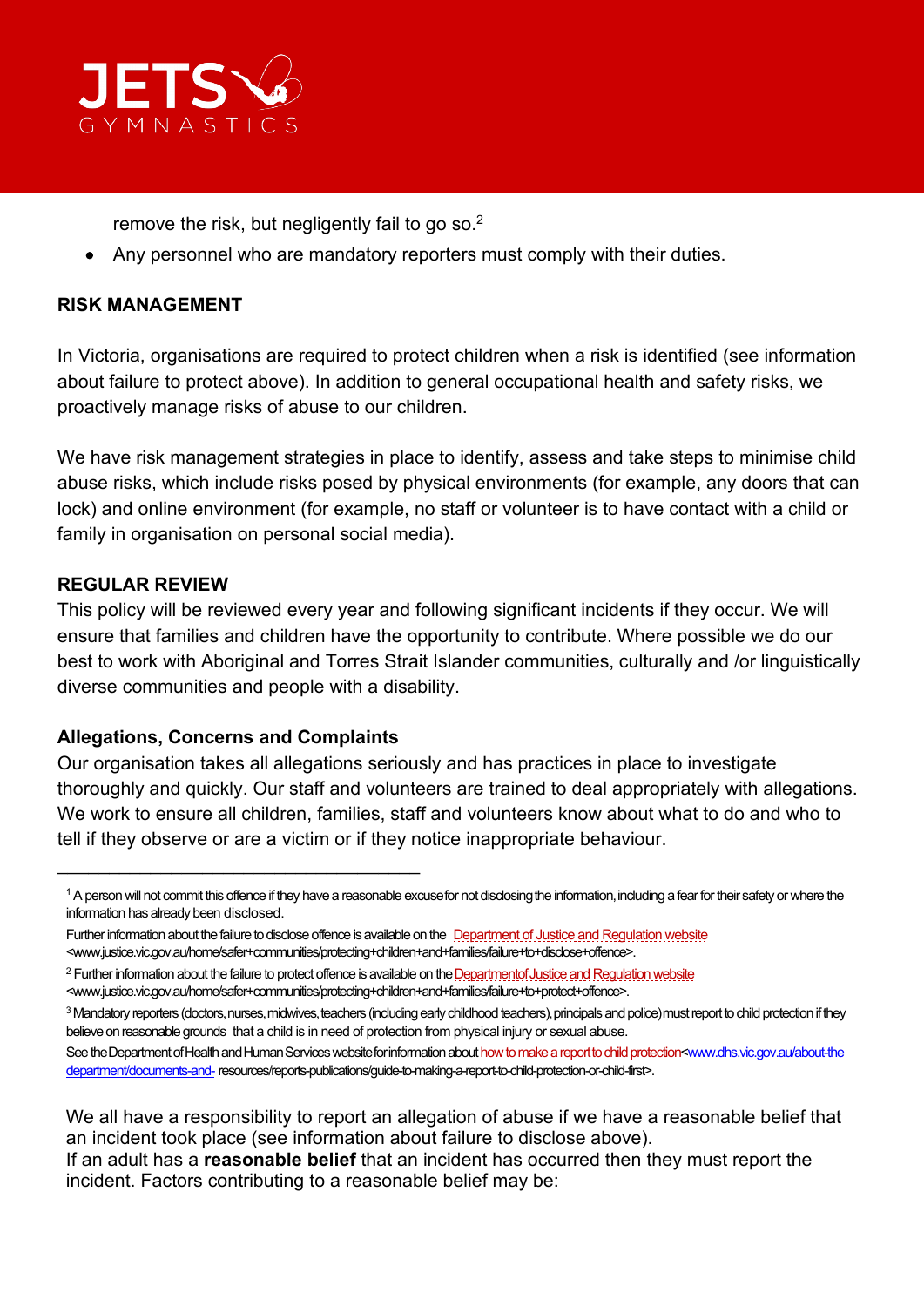

- a child states they or someone they know has been abused (noting that sometimes the child may in fact be referring to themselves)
- behaviour consistent with that of an abuse victim is observed<sup>4</sup>
- someone else has raised a suspicion of abuse but is unwilling to report it
- observing suspicious behaviour

\_\_\_\_\_\_\_\_\_\_\_\_\_\_\_\_\_\_\_\_\_\_\_\_\_\_\_\_\_

4 For example behaviour, please see An Overview of the Victorian child safe standards: www.chs.vic.gov.au/ data/assets/word\_doc/0005/955598/Childsafe-standards overview.doc

# **STATEMENT OF COMMITMENT TO CHILD SAFETY**

Jets Gymnastics upholds the following statement of commitment to child safety-

- Jets Gymnastics has zero tolerance for child abuse
- Jets Gymnastics actively works to listen to and empower children
- Jets Gymnastics has systems to protect children from abuse, and will take all allegations and concerns very seriously and respond to them consistently in like with the organisations policies and procedures
- Jets Gymnastics is committed to promoting cultural safety for Aboriginal and Torres Strait Islander children, cultural safety for children from cultural and/or linguistically diverse backgrounds, and to providing a safe environment for children with a disability.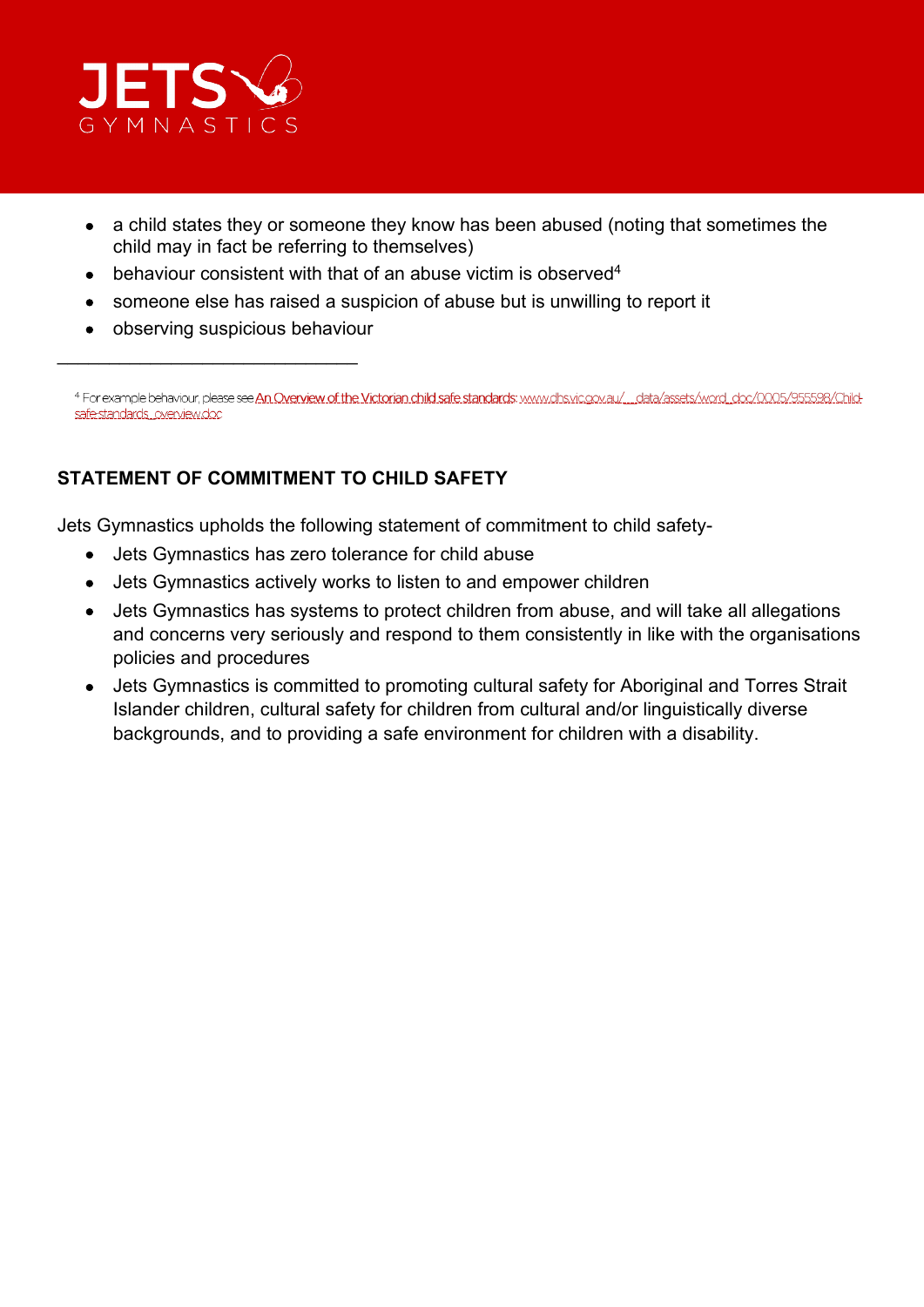

# **STAFF CODE OF CONDUCT**

All staff and volunteers of Jets Gymnastics are required to observe child safe principles and expectations for appropriate behaviour towards and in the company of children, as noted below.

## **All personnel of Jets Gymnastics are responsible for supporting the safety, participation, wellbeing and empowerment of children by:**

- adhering to Jets Gymnastics Child Safe Policy at all times/ upholding Jets Gymnastics Statement of Commitment to Child Safety at all times
- taking all reasonable steps to protect children from abuse
- treating everyone with respect
- listening and responding to the views and concerns of children, particularly if they are telling you that they or another child has been abused and/or are worried about their safety or the safety of another
- promoting the cultural safety, participation and empowerment of Aboriginal and Torres Strait Islander children (for example, by never questioning an Aboriginal child's self-identification)
- promoting the cultural safety, participation and empowerment of children with culturally and/or linguistically diverse backgrounds (for example, by having a zero tolerance of discrimination)
- promoting the safety, participation and empowerment of children with a disability (for example, during personal care activities)
- ensuring as far as practicable that adults are not left alone with a child
- reporting any allegations of child abuse to Jets Gymnastics Member Protection Information Officer (MPIO) / leadership (ensure any allegation is reported to the Police or Child Protection)
- reporting any child safety concerns to the Jets Gymnastics MPIO / leadership
- if an allegation of child abuse is made, ensure as quickly as possible that the child(ren) are safe
- encouraging children to 'have a say' and participate in all relevant organisational activities where possible, especially on issues that are important to them

#### **Staff and volunteers must NOT:**

- develop any 'special' relationships with children that could be seen as favouritism (for example, the offering of gifts or special treatment for specific children)
- exhibit behaviours with children which may be construed as unnecessarily physical (for example inappropriate sitting on laps)
- put children at risk of abuse (for example, by locking doors)
- do things of a personal nature that a child can do for themselves, such as toileting or changing clothes